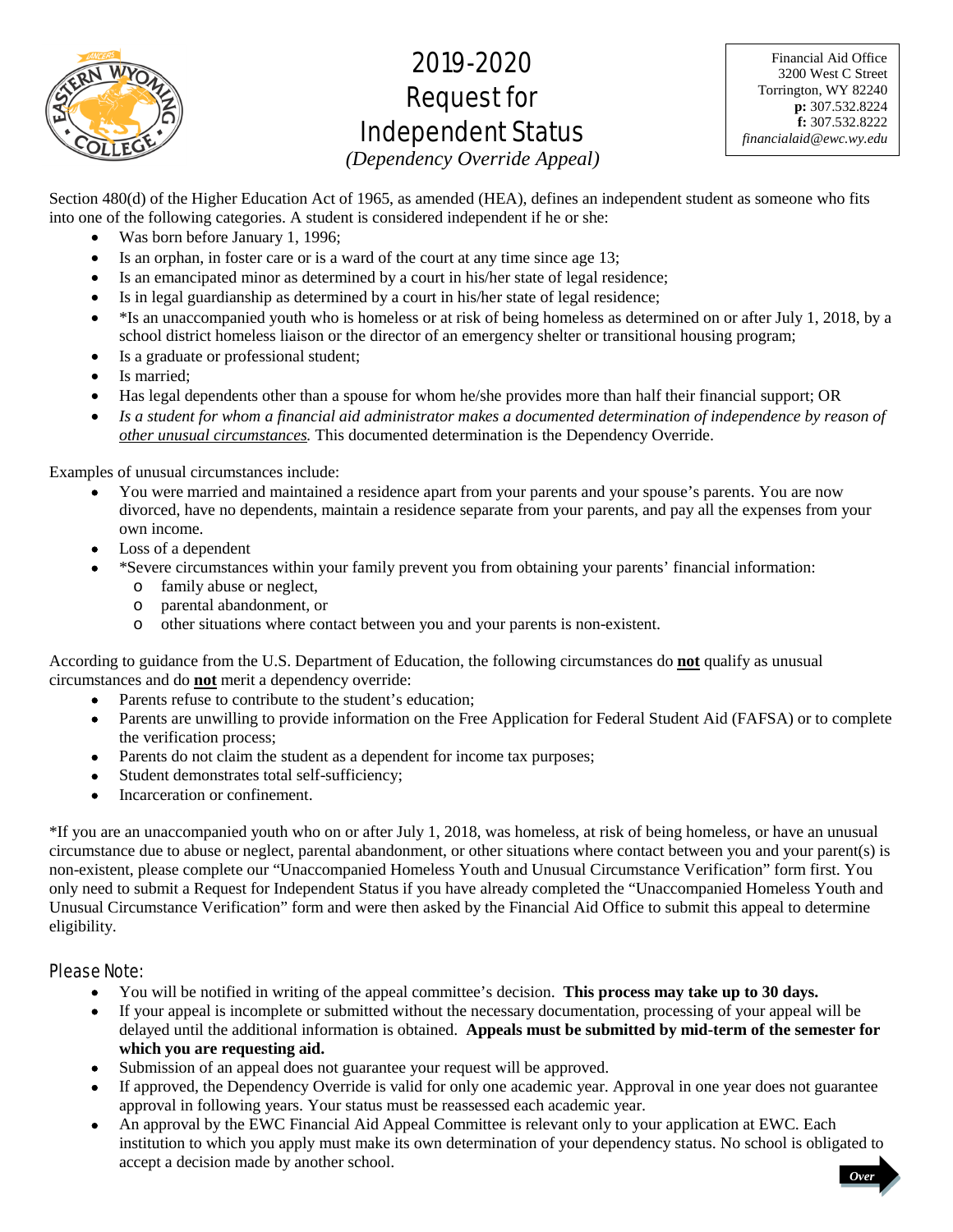# REQUIRED DOCUMENTATION

In addition to completing this form and providing all situation-specific supporting documentation (listed in Section B: Reason for Submitting Appeal), ALL APPEALS MUST INCLUDE the following documentation:

- **Signed** copy of your **2017** Federal Income Tax Return and W-2 forms. If you were not employed, include an explanation of how your living expenses were covered in your statement (Section D). You may also need to provide an official IRS Tax Transcript or Verification of Nonfiling Letter.
- $\Box$  Documentation of your current year income to date from all income sources.
- A copy of your current lease agreement, mortgage statement or rent receipt. If you do not have a lease or mortgage in your name, include an explanation of your current living situation in your statement (Section D).
- Court or other official documentation of your status (e.g. guardianship, HHS documentation).
- $\Box$  A signed statement from your guardian (if applicable) detailing your circumstances.

**MUST INCLUDE:** A signed statement from a third party who is knowledgeable of your family situation and can verify the reason you are unable to provide your parents' information. This third party should be someone unrelated to you. The statement should be on **letterhead and should list the person's relationship to you and a contact number.** Appropriate third-party statements are from clergy, school counselors, teachers or similar professionals.

# A: STUDENT INFORMATION

| Last Name                                  | <b>First Name</b> | M.I.                             | EWC Student ID Number | Social Security Number ( <i>last four digits</i> ) |  |
|--------------------------------------------|-------------------|----------------------------------|-----------------------|----------------------------------------------------|--|
| Mailing Address (include apartment number) |                   |                                  | E-mail Address        |                                                    |  |
| City, ST, Zip                              |                   | Phone Number (include area code) |                       |                                                    |  |

# B: REASON FOR SUBMITTING APPEAL

 **A.** You were married and maintained a residence apart from your parents and your spouse's parents. You are now divorced, have no dependents, maintain a residence separate from your parents, and pay all the expenses from your own income.

#### **In addition to the above required documentation, you must submit:**

- o Proof of divorce.
- o Copies of utility or other bills in your own name.

**B.** Loss of a dependent.

#### **In addition to the above required documentation, you must submit:**

o Documentation of loss of dependent.

**C.** Severe circumstances within your family prevent you from obtaining your parents' financial information.

**Please note:** If you are an unaccompanied youth who on or after July 1, 2018, was homeless, at risk of being homeless, or have an unusual circumstance due to abuse or neglect, parental abandonment, or other situations where contact between you and your parent(s) is non-existent, please complete our "Unaccompanied Homeless Youth and Unusual Circumstance Verification" form first. You only need to submit a Request for Independent Status if you have already completed the "Unaccompanied Homeless Youth and Unusual Circumstance Verification" form and were then asked by the Financial Aid Office to submit this appeal to determine eligibility.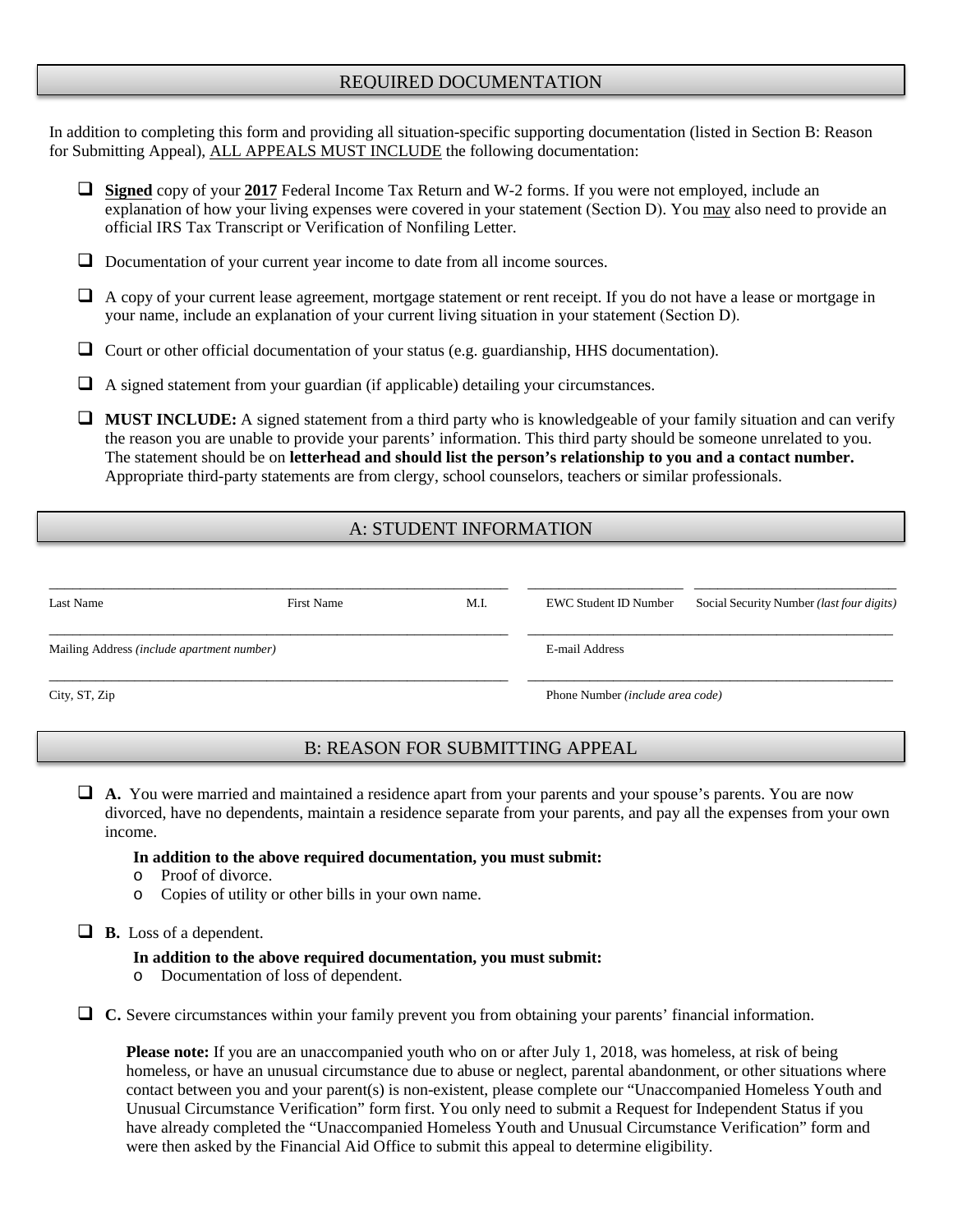# C: EXPLANATION OF SPECIAL CIRCUMSTANCES

| Is the lease or mortgage in your name?                                                                                                                                                                                                                           |            |              |                                                                                                                   |  |
|------------------------------------------------------------------------------------------------------------------------------------------------------------------------------------------------------------------------------------------------------------------|------------|--------------|-------------------------------------------------------------------------------------------------------------------|--|
| $\Box$ Yes<br>(attach a copy of your lease or mortgage)                                                                                                                                                                                                          |            |              |                                                                                                                   |  |
| $\Box$ No<br>mortgage in your name, attach a statement explaining your current living situation)                                                                                                                                                                 |            |              | (attach a copy of your current lease agreement, mortgage statement or rent receipt. If you do not have a lease or |  |
| Parent 1 name                                                                                                                                                                                                                                                    |            |              | Parent 2 name                                                                                                     |  |
|                                                                                                                                                                                                                                                                  |            |              |                                                                                                                   |  |
| City, State, Zip                                                                                                                                                                                                                                                 |            |              | City, State, Zip                                                                                                  |  |
| Do you live with your parent(s) during school breaks?<br>When did you last live with your parent(s)? $\qquad \qquad$<br>When did your parent(s) last provide any monetary support for you?<br>How often do you have contact with your parent(s)? $\qquad \qquad$ | $\Box$ Yes | $\Box$ No    |                                                                                                                   |  |
| Are you covered by your parent(s) medical insurance?                                                                                                                                                                                                             | $\Box$ Yes | $\square$ No |                                                                                                                   |  |
| Are you covered by your parent(s) car insurance?                                                                                                                                                                                                                 | $\Box$ Yes | $\square$ No |                                                                                                                   |  |
| Do you have your own medical and/or car insurance?<br>If yes, attach a copy of your current policies                                                                                                                                                             | $\Box$ Yes | $\Box$ No    |                                                                                                                   |  |
| Do you own your own vehicle?<br>If yes, attach a copy of your title, registration, and loan                                                                                                                                                                      | $\Box$ Yes | $\square$ No |                                                                                                                   |  |
| Are all utilities (electricity, gas, phone) in your name?                                                                                                                                                                                                        | $\Box$ Yes | $\square$ No |                                                                                                                   |  |

Cash support from people other than your parents (includes amounts paid by others for bills in your name).

| Purpose (e.g., cash, rent, books,<br>cell phone bill, car insurance, etc.) | Source of payment | <b>Total amount</b><br>received in 2017 |
|----------------------------------------------------------------------------|-------------------|-----------------------------------------|
|                                                                            |                   |                                         |
|                                                                            |                   |                                         |
|                                                                            |                   |                                         |
|                                                                            |                   |                                         |
|                                                                            |                   |                                         |
|                                                                            |                   |                                         |

In-kind support is support *other than* money (e.g., friends giving you food or allowing you to live with them rent free).

| Source of support | Value of support (please describe) |  |
|-------------------|------------------------------------|--|
|                   |                                    |  |
|                   |                                    |  |
|                   |                                    |  |
|                   |                                    |  |
|                   |                                    |  |
|                   |                                    |  |

*Over*